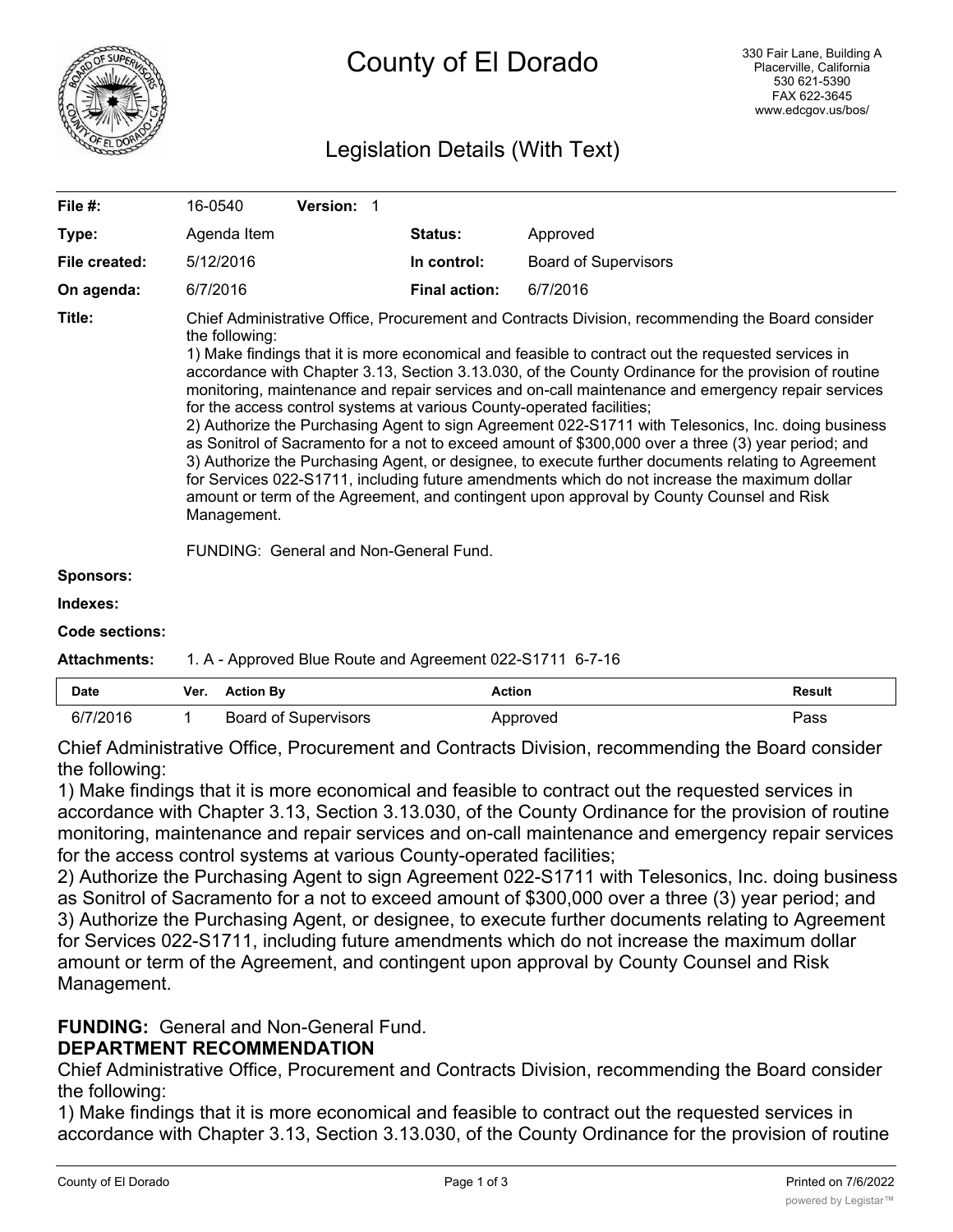monitoring, maintenance and repair services and on-call maintenance and emergency repair services for the access control systems at various County-operated facilities; and

2) Authorize the Purchasing Agent to sign Agreement No. 022-S1711 with Telesonics, Inc. doing business as Sonitrol of Sacramento for a not to exceed amount of \$300,000.00 over a three (3) year period; and

3) Authorize the Purchasing Agent, or designee, to execute further documents relating to Agreement for Services 022-S1711, including future amendments which do not increase the maximum dollar amount or term of the Agreement, and contingent upon approval by County Counsel and Risk Management.

## **DISCUSSION / BACKGROUND**

Most County facilities have access control and intrusion alarm equipment installed. There are monthly fees for maintenance of this equipment and 24/7 monitoring of the intrusion alarms at our facilities. For the past few years, several departments have had their own individual agreements for these services until these services were combined into one Countywide agreement in July 2013. This is a continuation of this Countywide agreement. Under this agreement, when new monitoring equipment is added to facilities or equipment is removed, the Contract Administrator can make the necessary changes to the associated monthly service fees by sending written notice to Sonitrol. The agreement will be administered by the Facilities Division of the Chief Administrative Office; however, departments will be invoiced directly for their services.

Under the proposed contract, the vendor will perform on-call maintenance and emergency repair services, in addition to regular monitoring and scheduled maintenance and repair services. As a result, the specific costs for each fiscal year are not known, but are estimated at \$100,000 annually for all services Countywide.

In accordance with chapter 3.13, Section 3.13.030, the Board is being asked to make findings that it is more economical and feasible to contract out for the necessary services as the work is not expressly identified in County job classifications and requires specialized certifications and/or knowledge in Sonitrol access control systems. Additionally, the contractor will provide the equipment, tools, and materials related to providing the work that cannot be feasibly provided by the County.

# **ALTERNATIVES**

N/A

#### **OTHER DEPARTMENT / AGENCY INVOLVEMENT** N/A

## **CAO RECOMMENDATION**

Procurement and Contracts is a division of the Chief Administrative Office, and the office concurs with the recommendation.

## **FINANCIAL IMPACT**

There is no change to Net County Cost. These are required services and sufficient appropriations exist within the Fiscal Year 2015-16 Adopted Budget and the 2016-17 recommended budget. With regard to future fiscal years, should the funding for these services be reduced or eliminated, the County has the option to terminate the agreement.

## **CLERK OF THE BOARD FOLLOW UP ACTIONS**